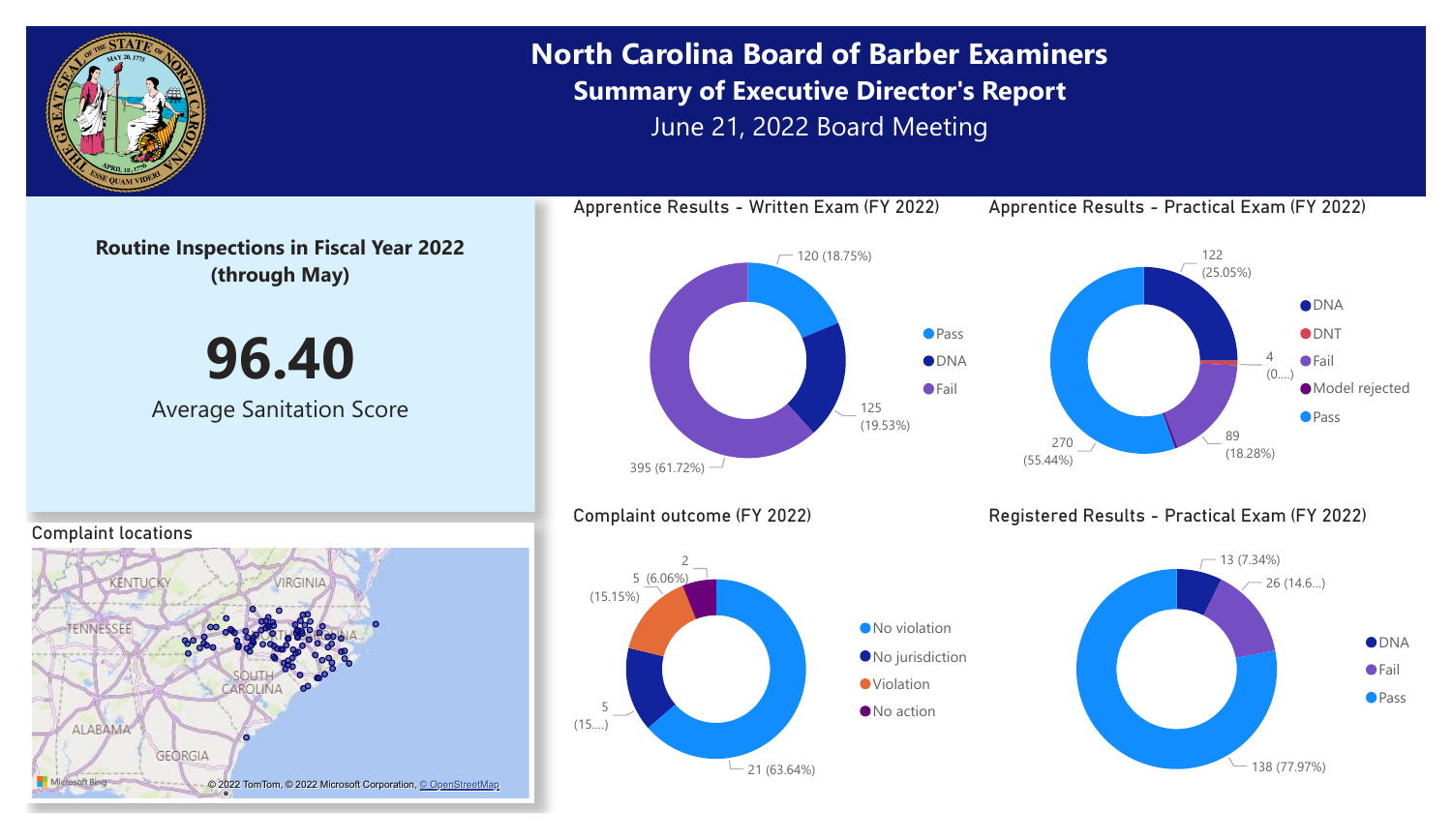

## **NORTH CAROLINA BOARD OF BARBER EXAMINERS**

**Memo** 

TO: Board members

FROM: Dennis Seavers

DATE: June 13, 2022

#### **SUBJECT: Executive director's report**

Below is the executive director's report for the board's June 21, 2022 meeting. If there are other areas of finances or operations that the board is interested in, or if board members have questions about this report, please feel free to contact me.

Board members should refer to the summary dashboard that precedes this memo and discusses various aspects of board operations.

#### **Fiscal year 2022 budget report**

Attachment A shows the board's expenditures and revenues for fiscal year (FY) 2022 on an accrual basis through May 2021. Expenditures were \$22,181.75 under budget, or about 97% of the budget. Revenues were a little higher than expected, though the board should keep in mind that the amount budgeted is a projection, and June numbers may be lower than expected. Under the American Rescue Plan's coronavirus state and local fiscal recovery funds, the board received about \$9,150 for the bonus pay and related expenditures that state employees received in December 2021.

Attachment B shows the board's fund balance over the past few years.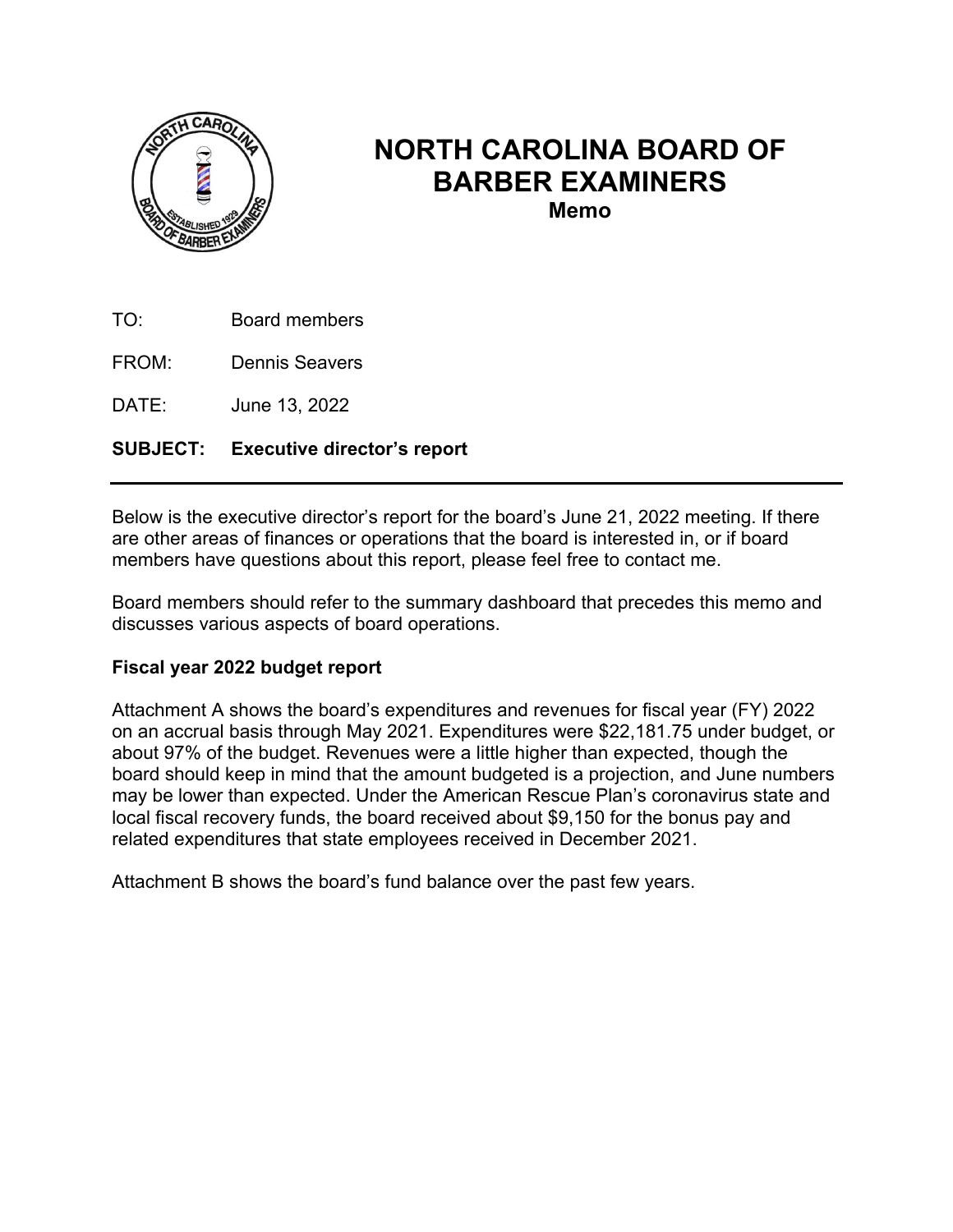### **Attachment A Fiscal Year 2022 Budget vs. Actuals**

**July - May 2021**

|                                            | <b>Total</b>                         |               |      |               |      |                          |                                        |                      |  |
|--------------------------------------------|--------------------------------------|---------------|------|---------------|------|--------------------------|----------------------------------------|----------------------|--|
|                                            | Actual                               |               |      | <b>Budget</b> |      | Over budget              | Perc. of budget &<br>over/under budget |                      |  |
| <b>Income</b>                              |                                      |               |      |               |      |                          |                                        |                      |  |
| 433 - investment income                    |                                      |               |      |               |      |                          |                                        |                      |  |
| 433121 - STIF interest income              | \$                                   | 1,065.57 \$   |      | 3,850.00 \$   |      | (2,784.43) 27.68%        |                                        | v                    |  |
| Total 433 - investment income              | \$                                   | 1,065.57 \$   |      | 3,850.00 \$   |      | (2,784.43) 27.68%        |                                        |                      |  |
| 435 - fees, licenses, and fines            |                                      |               |      |               |      |                          |                                        |                      |  |
| 435100 - business license fees             |                                      |               |      |               |      |                          |                                        |                      |  |
| 435100059 - duplicate license              | \$                                   | 840.00 \$     |      | 666.41 \$     |      |                          | 173.59 126.05%                         | ▲                    |  |
| 435100060 - individual license             | \$                                   | 247,139.94 \$ |      | 214,127.00 \$ |      | 33,012.94 115.42%        |                                        | ▲                    |  |
| 435100061 - school permit                  | \$                                   | 6,370.00 \$   |      | 4,037.00      | - \$ |                          | 2,333.00 157.79%                       | ▲                    |  |
| 435100062 - bus/shop permit                | \$                                   | 106,220.00    | - \$ | 76,251.00     | - \$ | 29,969.00 139.30%        |                                        | ▲                    |  |
| 435100063 - student permit                 | \$                                   | 25,825.00     | - \$ | 21,519.66     | -\$  |                          | 4,305.34 120.01%                       | ▲                    |  |
| 435100064 - renewal-individual             | \$                                   | 46,805.00     | - \$ | 52,397.00     | -\$  | $(5,592.00)$ 89.33%      |                                        | $\blacktriangledown$ |  |
| Total 435100 - business license fees       | \$                                   | 433,199.94 \$ |      | 368,998.07 \$ |      | 64,201.87 117.40%        |                                        | $\blacktriangle$     |  |
| 435300 - certification fees                |                                      |               |      |               |      |                          |                                        |                      |  |
| 435300016 - instructor exam fee            | \$                                   | 5,445.00 \$   |      | 7,005.16 \$   |      | $(1,560.16)$ 77.73%      |                                        | V                    |  |
| 435300017 - registered exam fee            | \$                                   | 23,255.00 \$  |      | 32,183.25 \$  |      | (8,928.25) 72.26%        |                                        | V                    |  |
| 435300018 - apprentice exam fee            | \$                                   | 133,365.00 \$ |      | 109,906.50 \$ |      | 23,458.50 121.34%        |                                        | ▲                    |  |
| 435300019 - apprentice certific            | \$                                   | 20,502.00 \$  |      | 31,159.00     | - \$ | $(10,657.00)$ 65.80%     |                                        | ▼                    |  |
| 435300020 - instructor certific            | \$                                   | 12,325.00 \$  |      | 10,801.00 \$  |      | 1,524.00 114.11%         |                                        | ▲                    |  |
| Total 435300 - certification fees          | \$                                   | 194,892.00 \$ |      | 191,054.91 \$ |      |                          | 3,837.09 102.01%                       | $\blacktriangle$     |  |
| 435400 - inspection/exam fees              | \$                                   | 26,360.00 \$  |      | 34,514.34 \$  |      | (8,154.34) 76.37%        |                                        | ▼                    |  |
| 435500 - fines, pen, assess fee            | \$                                   | 11,848.90 \$  |      | 8,548.84 \$   |      |                          | 3,300.06 138.60%                       | ▲                    |  |
| 435800 - tuition and fees                  |                                      |               |      |               |      |                          |                                        |                      |  |
| 435830 - other fees                        | \$                                   | 570.00        | -\$  | 724.16 \$     |      | (154.16) 78.71%          |                                        | V                    |  |
| Total 435800 - tuition and fees            | $\overline{\boldsymbol{\mathsf{s}}}$ | 570.00        | -\$  | 724.16        | \$   | (154.16) 78.71%          |                                        | $\blacktriangledown$ |  |
| Total 435 - fees, licenses, and fines      | $\overline{\mathbf{s}}$              | 666,870.84 \$ |      | 603,840.32 \$ |      | 63,030.52 110.44%        |                                        | ▲                    |  |
| 437 - miscellaneous                        |                                      |               |      |               |      |                          |                                        |                      |  |
| 437127 - procuremnt card rebate            | \$                                   | 629.38        | \$   | 250.00        | \$   |                          | 379.38 251.75%                         | ▲                    |  |
| 437990 - other misc revenue                | \$                                   | 383.17 \$     |      | 593.09 \$     |      | (209.92) 64.61%          |                                        | ▼                    |  |
| Total 437 - miscellaneous                  | \$                                   | 1,012.55 \$   |      | 843.09        | \$   |                          | 169.46 120.10%                         |                      |  |
| 438 - intergovernmental transactions       |                                      |               |      |               |      |                          |                                        |                      |  |
| 438P72 - ARPA SFRF                         | \$                                   | 9,150.25      |      |               | \$   | 9,150.25                 |                                        |                      |  |
| Total 438 - intergovernmental transactions | \$                                   | 9,150.25 \$   |      |               | \$   | 9,150.25                 |                                        |                      |  |
| <b>Total Income</b>                        | \$                                   | 678,099.21    | \$   | 608,533.41    | \$   | 69,565.80 111.43%        |                                        | ▲                    |  |
| <b>Gross Profit</b>                        | \$                                   | 678,099.21 \$ |      | 608,533.41 \$ |      | 69,565.80 111.43%        |                                        |                      |  |
| <b>Expenses</b>                            |                                      |               |      |               |      |                          |                                        |                      |  |
| 531 - personal services                    |                                      |               |      |               |      |                          |                                        |                      |  |
| 531112 - EPA regular salaries              | \$                                   | 274,436.94 \$ |      | 273,418.65 \$ |      |                          | 1,018.29 100.37%                       | ▲                    |  |
| 531422 - holiday pay - receipts            | \$                                   | 67.76         |      |               | \$   | 67.76                    |                                        |                      |  |
| 531462 - longevity - receipts              | \$                                   | 4,840.00 \$   |      | 4,722.30      | \$   |                          | 117.70 102.49%                         |                      |  |
| 531476 - bonus ARPA receipts               | \$                                   | 8,500.00 \$   |      | 8,500.00      | \$   | $\overline{\phantom{a}}$ | 100.00%                                |                      |  |
| 531512 - Social Security                   | \$                                   | 20,428.38 \$  |      | 19,784.70     | -\$  |                          | 643.68 103.25%                         | ▲                    |  |
| 531522 - regular retirement                | \$                                   | 63,720.11 \$  |      | 61,034.49     | - \$ |                          | 2,685.62 104.40%                       | ▲                    |  |
| 531562 - medical insurance                 | \$                                   | 35,634.92 \$  |      | 35,099.68 \$  |      |                          | 535.24 101.52%                         | ▲                    |  |
| 531576 - flexible spending acct            | \$                                   | 639.82 \$     |      | 727.38 \$     |      |                          | (87.56) 87.96%                         | ▼                    |  |
| 531651 - comp to board members             | \$                                   | 2,000.00 \$   |      | 2,000.00      | \$   | $\overline{\phantom{a}}$ | 100.00%                                | ▼                    |  |
| Total 531 - personal services              | $\overline{\$}$                      | 410,267.93 \$ |      | 405,287.20 \$ |      |                          | 4,980.73 101.23%                       |                      |  |
| 532 - purchased services                   |                                      |               |      |               |      |                          |                                        |                      |  |
| 532110 - legal services                    | \$                                   | 13,805.84 \$  |      | 8,300.38 \$   |      |                          | 5,505.46 166.33%                       |                      |  |
| 532120 - financial/audit svcs              | \$                                   | 14,000.00 \$  |      | 14,000.00 \$  |      | $\overline{\phantom{a}}$ | 100.00%                                | v                    |  |
|                                            |                                      |               |      |               |      |                          |                                        |                      |  |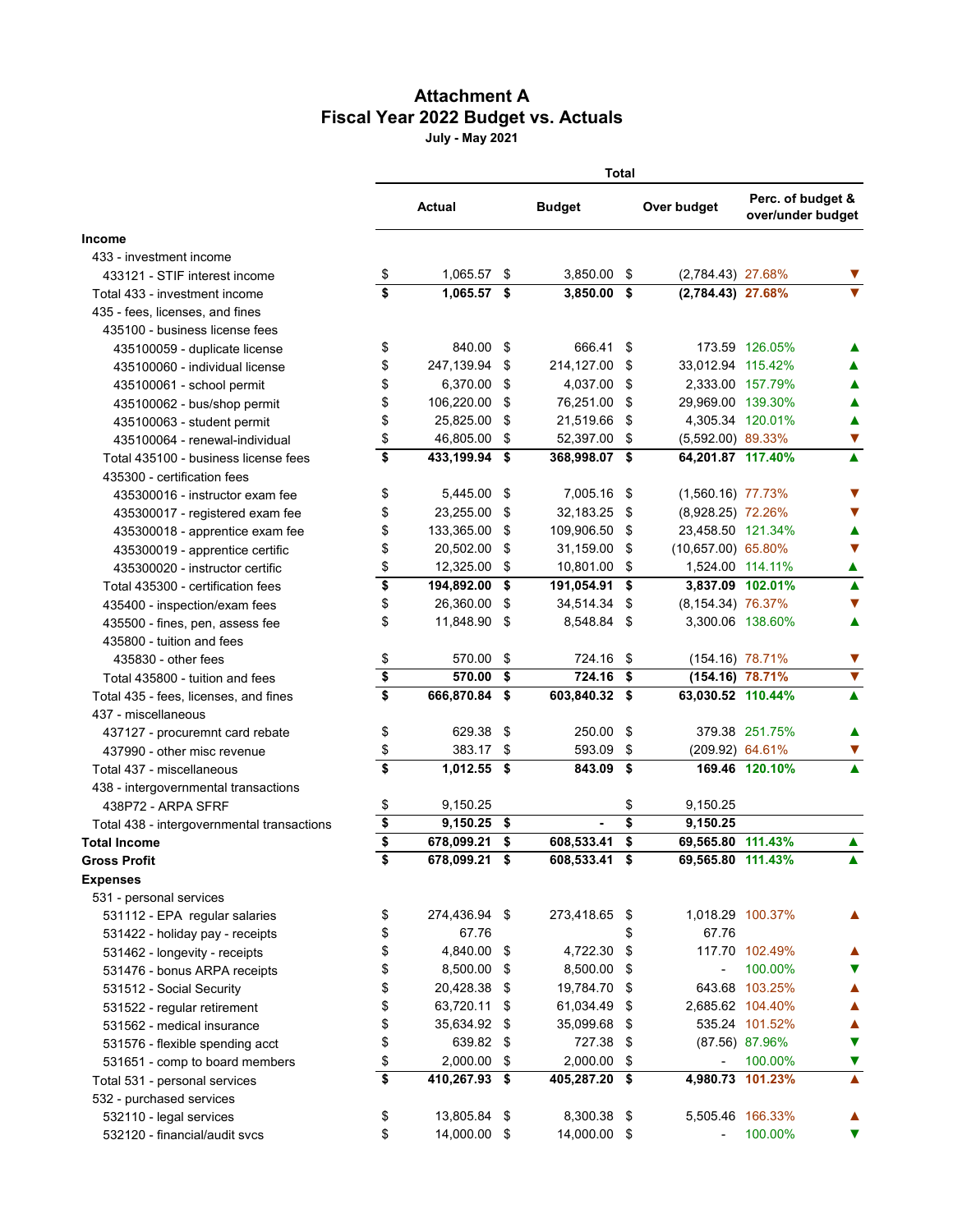| Net Income                               | \$<br>$(17, 578.38)$ \$ | (109, 325.93)       |      |                      |                  |                         |
|------------------------------------------|-------------------------|---------------------|------|----------------------|------------------|-------------------------|
| <b>Net Operating Income</b>              | (17, 578.38)            | \$<br>(109, 325.93) |      |                      |                  |                         |
| <b>Total Expenses</b>                    | \$<br>695,677.59        | \$<br>717,859.34    | \$   | (22,181.75) 96.91%   |                  | $\overline{\mathbf{v}}$ |
| Total 538 - intragovernmental transac    | \$<br>11,848.90         | \$<br>9,750.00      | \$   |                      | 2,098.90 121.53% | $\blacktriangle$        |
| 538030 - fine/penalty transfer           | \$<br>11,848.90         | \$<br>9,750.00      | \$   | 2,098.90 121.53%     |                  | ▲                       |
| 538 - intragovernmental transac          |                         |                     |      |                      |                  |                         |
| Total 535 - other expenses and adjust    | \$<br>1,090.97 \$       | 361.66 \$           |      |                      | 729.31 301.66%   | ▲                       |
| 535900 - other expenses                  | \$<br>450.97            | \$<br>91.66         | \$   |                      | 359.31 492.00%   |                         |
| 535830 - member dues & subcript          | \$<br>640.00 \$         | 270.00              | \$   |                      | 370.00 237.04%   |                         |
| 535 - other expenses and adjust          |                         |                     |      |                      |                  |                         |
| Total 534 - property, plant, & equip     | \$<br>4,011.12 \$       | 6,367.68            | \$   | $(2,356.56)$ 62.99%  |                  | $\overline{\mathbf{v}}$ |
| 534534 - PC and printer purch            | \$<br>4,011.12          | \$<br>5,325.68      | \$   | $(1,314.56)$ 75.32%  |                  | ▼                       |
| 534511 - office equipment                |                         | \$<br>1,042.00      | - \$ | $(1,042.00)$ 0.00%   |                  | v                       |
| 534 - property, plant, & equip           |                         |                     |      |                      |                  |                         |
| Total 533 - Supplies                     | \$<br>5,742.29          | \$<br>5,974.83 \$   |      | (232.54) 96.11%      |                  | $\overline{\mathbf{v}}$ |
| 533110 - general office supply           | \$<br>5,742.29          | \$<br>5,974.83 \$   |      | (232.54) 96.11%      |                  | V                       |
| 533 - Supplies                           |                         |                     |      |                      |                  |                         |
| Total 532 - purchased services           | \$<br>262,716.38        | \$<br>290,117.97 \$ |      | (27,401.59) 90.56%   |                  | $\overline{\mathbf{v}}$ |
| 532942 - other emp trng expense          |                         | \$<br>100.00        | \$   | $(100.00) 0.00\%$    |                  | ▼                       |
| 532911 - insurance - property            | \$<br>21,417.00         | \$<br>25,000.00     | \$   | $(3,583.00)$ 85.67%  |                  | $\blacktriangledown$    |
| 532850 - printing, binding, dup          | \$<br>5,281.25          | \$<br>8,250.00      | \$   | $(2,968.75)$ 64.02%  |                  | $\blacktriangledown$    |
| 532840003 - postage/postal meter charges | \$<br>9,774.57 \$       | 11,916.66           | \$   | (2,142.09) 82.02%    |                  | ▼                       |
| 532840 - postage & delivery              | \$<br>1,751.25 \$       | 1,375.00            | \$   |                      | 376.25 127.36%   | ▲                       |
| 532828 - managed desktop svcs            | \$<br>14,864.15 \$      | 15,581.58           | - \$ | (717.43) 95.40%      |                  | $\blacktriangledown$    |
| 532826 - software subscriptions          | \$<br>2,369.86          | \$<br>9,498.55      | \$   | $(7, 128.69)$ 24.95% |                  | ▼                       |
| 532825 - managed WAN service             | \$<br>12,948.44         | \$<br>13,521.70     | \$   | (573.26) 95.76%      |                  | $\blacktriangledown$    |
| 532824 - managed server service          |                         | \$<br>3,034.44      | \$   | $(3,034.44)$ 0.00%   |                  | ▼                       |
| 532822 - managed LAN svc charge          | \$<br>3,312.08          | \$<br>3,113.44      | \$   |                      | 198.64 106.38%   | ▲                       |
| 532815 - email and calendaring           | \$<br>409.87            | \$<br>426.10        | \$   |                      | $(16.23)$ 96.19% | $\blacktriangledown$    |
| 532814 - cellular phone service          | \$<br>3,692.00          | \$<br>5,720.00      | \$   | $(2,028.00)$ 64.55%  |                  | ▼                       |
| 532811 - telephone service               | \$<br>1,095.98          | \$<br>2,200.00      | \$   | $(1,104.02)$ 49.82%  |                  | $\blacktriangledown$    |
| 532732 - board/non-emp subsist           | \$<br>359.11            | \$<br>2,416.66      | \$   | $(2,057.55)$ 14.86%  |                  | $\blacktriangledown$    |
| 532731 - board/non-emp transpor          | \$<br>497.05            | \$<br>1,550.00      | -\$  | $(1,052.95)$ 32.07%  |                  | $\blacktriangledown$    |
| 532724 - meals in-state                  | \$<br>5,090.57          | \$<br>11,687.50     | -\$  | $(6,596.93)$ 43.56%  |                  | ▼                       |
| 532721 - lodging in-state                | \$<br>14,639.01         | \$<br>16,500.00     | \$   | $(1,860.99)$ 88.72%  |                  | $\blacktriangledown$    |
| 532714 - ground trans in-state           | \$<br>25,322.28         | \$<br>20,625.00     | \$   |                      | 4,697.28 122.77% | ▲                       |
| 532512 - rental of bldg/prop             | \$<br>22,187.79         | \$<br>22,128.73     | \$   |                      | 59.06 100.27%    | ▲                       |
| 532430 - maint agrmnt - equip            | \$<br>1,896.25          | \$<br>1,755.48      | - \$ |                      | 140.77 108.02%   | ▲                       |
| 532199 - misc contract services          | \$<br>17,250.79         | \$<br>25,672.16     | \$   | $(8,421.37)$ 67.20%  |                  | $\blacktriangledown$    |
| 532184 - janitorial services             | \$<br>3,850.00          | \$<br>3,850.00      | \$   |                      | 100.00%          | $\blacktriangledown$    |
| 532170001 - prof testing serv            | \$<br>15,768.00 \$      | 10,083.34           | \$   |                      | 5,684.66 156.38% | ▲                       |
| 532145 - managed server support          | \$<br>51,133.24 \$      | 51,811.25 \$        |      | (678.01) 98.69%      |                  | ▼                       |